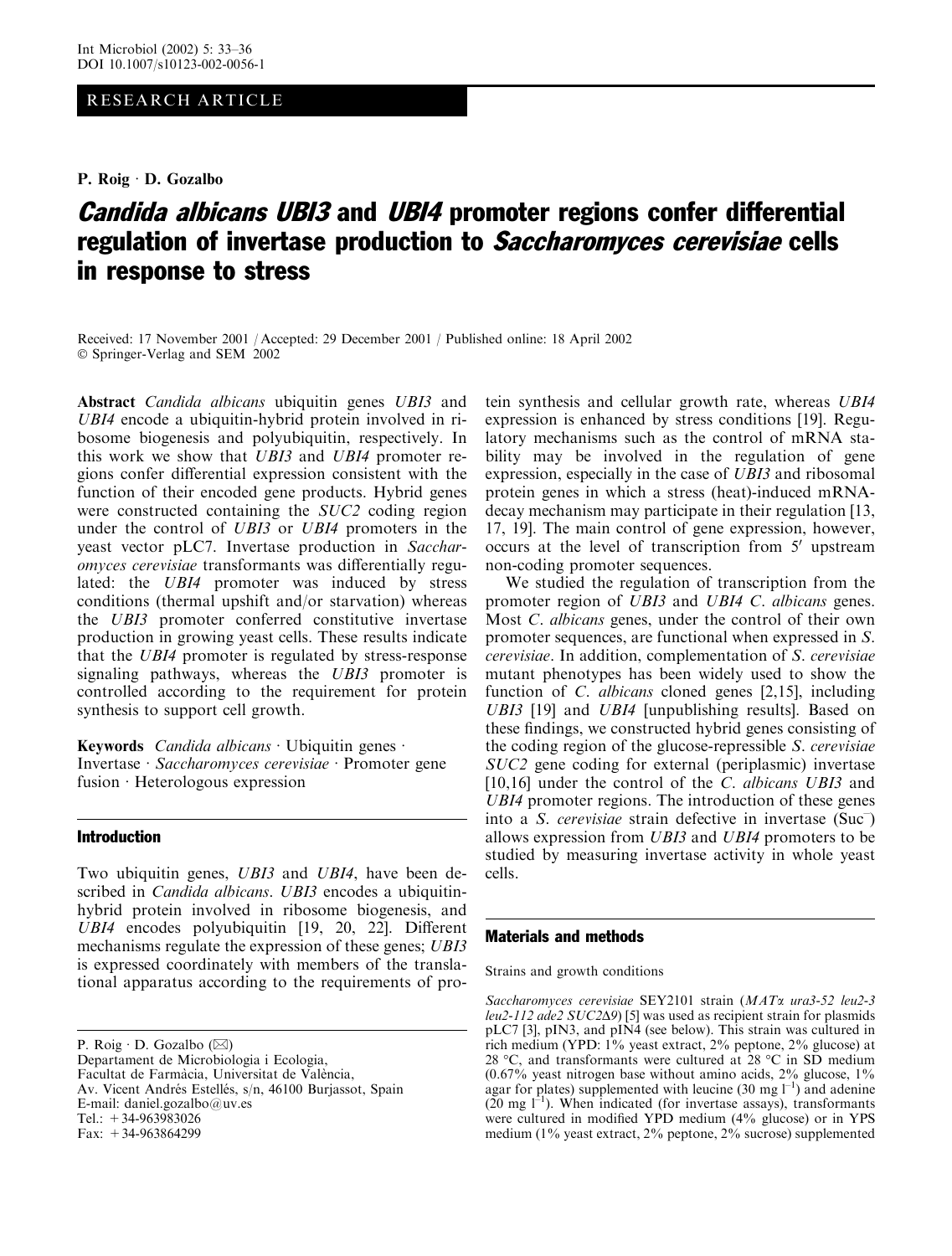with antimycin A (2 ppm). Starvation assays were carried out according to Gil et al. [9].

Escherichia coli strain DH5 $\alpha$  [12] was used for plasmid propagation. Transformants were grown at 37 °C in LB medium  $(0.5\%$ yeast extract,  $1\%$  tryptone,  $0.5\%$  NaCl) supplemented with ampicillin (100 µg ml<sup>-1</sup>).

#### Plasmid constructions

Plasmid pIN3 contains the coding region of the S. cerevisiae SUC2 gene under the control of the  $C$ . albicans UBI3 promoter. The  $5'$ upstream non-coding region of UBI3 was PCR-amplified from plasmid pPR3, which contains the C. albicans UBI3 gene previously characterized [19]. For the amplification, two primers were used (F3: GCACGAATTCTTATCTAAGCGAGAGTAAGTCTTGGC, and R3: CGTGAAGCTTGCTTGTCGGCAAATAGCTATGCTTC) containing engineered EcoRI and HindIII sites (italics), respectively. These primers hybridize at positions  $-451$  to  $-426$  (F3) and  $-34$  to  $-$ 10 (R3) relative to the UBI3 translational start site. PCR amplifications were carried out according to standard protocols previously detailed [14]. The PCR-amplified DNA fragment was purified, digested with EcoRI and HindIII, and ligated to pLC7 digested with the same restriction enzymes. The resulting plasmid (pIN3) contains the SUC2 coding region under the control of the UBI3 promoter sequence, which replaces the *SUC2* promoter contained within an EcoRI HindIII DNA fragment in pLC7 [3].

With a similar strategy, the promoter region of the C. albicans UBI4 gene was amplified by PCR from plasmid pPR4, which contains the C. albicans UBI4 gene [19], using two synthetic engineered oligonucleotides as primers (F4: GGTCGAATTCCA-ATTGCTAATAAGATCGAAGAGG, which anneals at positions –553 to –530 relative to the translational start site, and R4: GCTGAAGCTTGTAGATTTGTATATATATGTTAGTTGACG, which anneals at positions  $-6$  to  $-34$ ), and subcloned into the EcoRI/ HindIII sites of pLC7 to construct pIN4. This plasmid contains the SUC2 coding region for external invertase under the control of the UBI4 promoter.

#### Saccharomyces cerevisiae transformation

S. cerevisiae SEY2101 was transformed with pLC7, pIN3 or pIN4 basically as described by Elble [4]. Transformants carrying pLC7, pIN3 or pIN4 were isolated on selective media lacking uracil. Selected  $Ura^+$  transformants were analyzed for genetic markers, and uracil prototrophy was found to be conferred by the plasmid: after two successive overnight cultures in liquid YPD, about 30% yeast cells did not grow on plates of selective medium, which suggests the instability of the  $Ura^+$  character.

#### Determination of invertase activity

External (periplasmic) invertase activity was determined in intact whole cells according to a method previously described [16]. One unit of invertase activity is defined as the amount of enzyme that hydrolyzes 1 µmol of sucrose per minute of reaction. Relative activity is expressed as milliunits (mU) per mg (dry weight) of cells.

### Results

Thermal upshift causes increased invertase production from the UBI4 promoter but not from the *UBI3* promoter

To study the response of UBI3 and UBI4 promoters to thermal uspshift, invertase activity was measured in exponentially growing yeast cells transformed with pIN3

and pIN4 respectively, following a temperature upshift from 28 to 42 $\degree$ C. The invertase activity of pIN3 transformants increased parallel to cell growth, the activity per cell remaining constant (about 90 mU mg<sup>-1</sup> dry weight of cells in YPD-antimycin) (Fig. 1), which indicates that the UBI3 promoter is not responsive to thermal stress and that it is constitutively expressed during cell growth.

The results were similar when cells were grown in YPS-antimycin (results not shown), although invertase activity was slightly higher (about 120 mU  $mg^{-1}$  dry



Fig. 1A–C. Effect of temperature upshift on invertase production in Saccharomyces cerevisiae SEY2101 strain carrying pIN3. An exponentially growing culture of pIN3 yeast transformant in YPD  $(4\%$  glucose)-antimycin was shifted, at the indicated OD<sub>600</sub>, to  $42 \degree$ C ( $\bullet$ ) or maintained at 28 °C, as a control (O). At the indicated times, the  $OD_{600}$  of the cultures (A) and the invertase activity in cells from 0.5-ml aliquots were measured. Activity is expressed as total milliunits  $(mU)$  in the assayed sample  $(B)$ , and relative activity as mU mg<sup>-1</sup> dry weight of cells (C). Data are mean values of triplicate determinations  $\pm$  standard deviations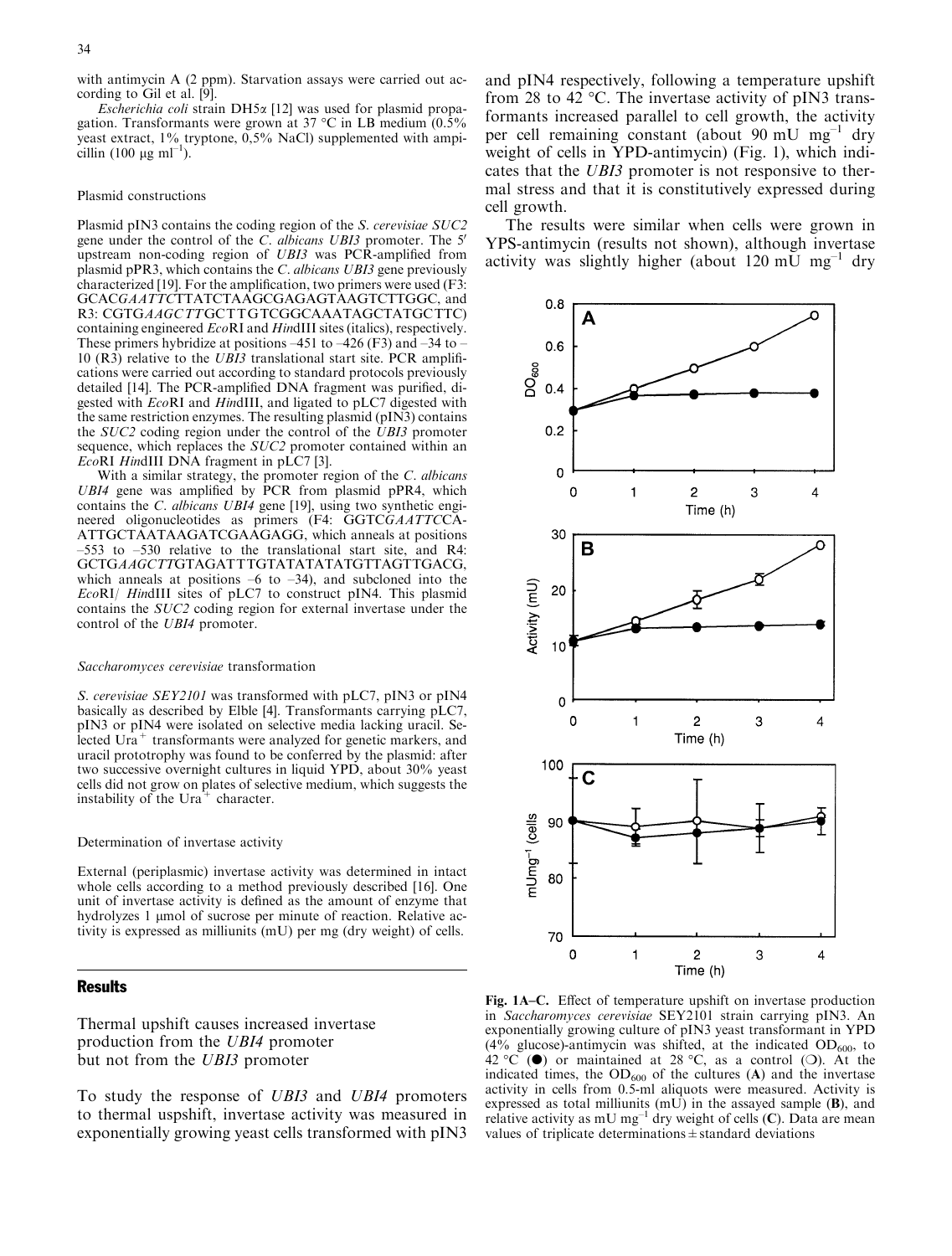weight of cells), probably due to a higher stability of the invertase mRNA in the absence of glucose [16]. In addition, UBI3 appears to be a strong promoter, as it directs invertase production levels higher than those induced by the SUC2 promoter in the presence of sucrose as fermentable carbon source (60 mU  $mg^{-1}$  dry weight of cells; results not shown). pIN4 transformants showed a different pattern of invertase production (Fig. 2). The temperature upshift induced invertase production, despite the inhibition of cell growth (the



relative invertase activity per cell in YPD increased about four-fold after 4 h of thermal upshift: from 0.4 to 1.5 mU  $mg^{-1}$  dry weight of cells). In control cultures at  $28 \text{ °C}$ , basal invertase production was proportional to cell mass. These results indicate that the UBI4 promoter is weakly expressed in growing cells (200-fold weaker than the UBI3 promoter), and that it is induced by stress conditions such as temperature upshift. Invertase production by pIN4 transformants was not sufficient to support growth with sucrose as the only fermentable carbon source.

Starvation increases invertase production from the UBI4 promoter but not from the UBI3 promoter

Invertase activity was also measured after starvation of exponentially growing yeast transformed with pIN3 and pIN4 (Fig. 3). After 4 h of starvation, either at 28 or 42  $\degree$ C, levels of invertase were constant in pIN3 transformants, indicating the absence of expression from the UBI3 promoter under these conditions. In addition,



Fig. 2A–C. Effect of temperature upshift on invertase production in S. cerevisiae SEY2101 strain carrying pIN4. An exponentially growing culture of pIN4 yeast transformant in YPD  $(4\%$  glucose)antimycin was shifted, at the indicated OD<sub>600</sub>, to 42 °C ( $\bullet$ ) or maintained at 28 °C, as a control (O). At the indicated times, the  $OD_{600}$  of the cultures (A) and the invertase activity in cells from 10-ml aliquots were measured. Activity is expressed as total mU in the assayed sample (B), and relative activity as mU mg<sup>-1</sup> dry weight of cells (C). Data are mean values of triplicate determinations  $\pm$  standard deviations

Fig. 3A, B. Effect of starvation on invertase production in S. cerevisiae SEY2101 strain carrying pIN3 or pIN4. Yeast cells from exponentially growing cultures of pIN3  $(A)$  and pIN4  $(B)$ transformants in YPD (4% glucose)-antimycin were collected by centrifugation, resuspended in one volume of prewarmed sterile water, and incubated at 28 °C (O) or 42 °C ( $\bullet$ ). Periodically, invertase activity was determined in cells from 10-ml (pIN4) or 0.5-ml (pIN3) aliquots. Data represent the relative activity (mU  $mg^{-1}$  dry weight of cells) as mean values of three determinations  $\pm$  standard deviations